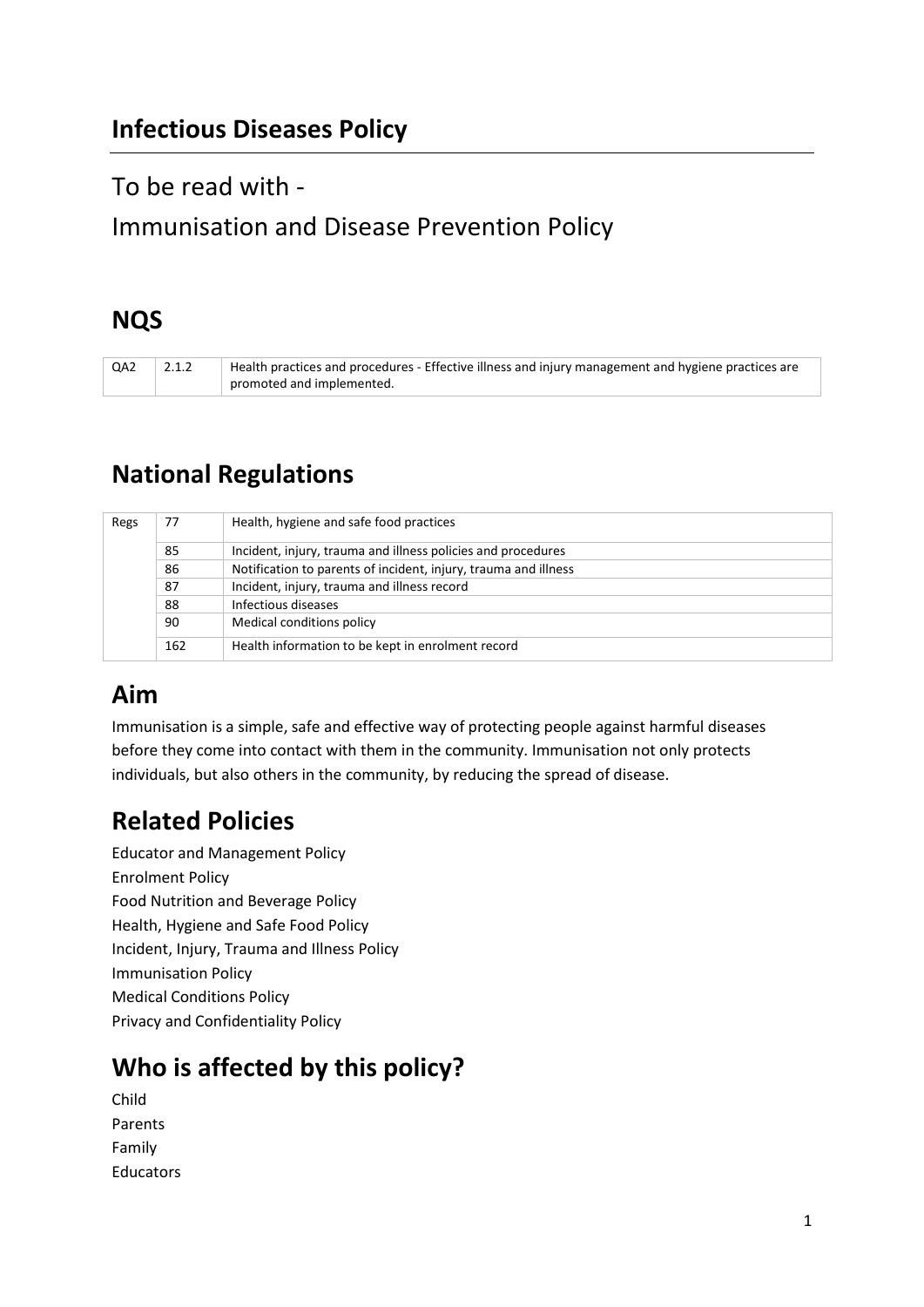Management Visitors Volunteers

## **Implementation**

Educators and the Nominated Supervisor will:

- minimise the spread of potential infectious diseases between children by excluding children who may have an infectious disease or are too ill to attend the service and facilitating the prevention and effective management of acute illness in children
- notify the local public health authority when required of notifiable disease within 24 hours
- use the attached Recommended Minimum Periods of Exclusion to exclude children with infectious diseases and inform parents of exclusion and non-exclusion periods

Educators will also advise the Nominated Supervisor as soon as they believe they have an infectious disease and are unable to care for children

Children might be brought to care with symptoms or signs of illness or while in care suddenly develop an illness that has not been diagnosed by a doctor, and that might be potentially infectious or potentially life-threatening for the child. Symptoms may not clearly fit those listed in exclusion diseases making it difficult for educators to decide whether to accept or exclude the child. **If educators suspect a child may have an infectious disease, they will exclude the child until they receive a medical certificate stating the child is not contagious and is okay to attend the Service.**

Parents must advise educators on arrival verbally or in writing of any symptoms requiring administration of medication to their child in the past 48 hours and the cause of the symptoms if known. This advice must be provided the first time the child attends after the medication has been administered

**Many illnesses, while not fitting exclusion criteria, can transmit disease to other children in care, and can make a child too ill to participate in normal activities. All children who are unwell should not attend the Service and educators will ask parents of children who are unwell to collect the child from the venue within one hour or to make alternative arrangements for their child's care.** 

The Nominated Supervisor will:

- assist educators in making notification to public health authorities
- organise a pool of regular relief educators to cover educators who are ill and unable to care for children
- request a medical certificate from educators who have been ill stating they are not contagious and are okay to return to work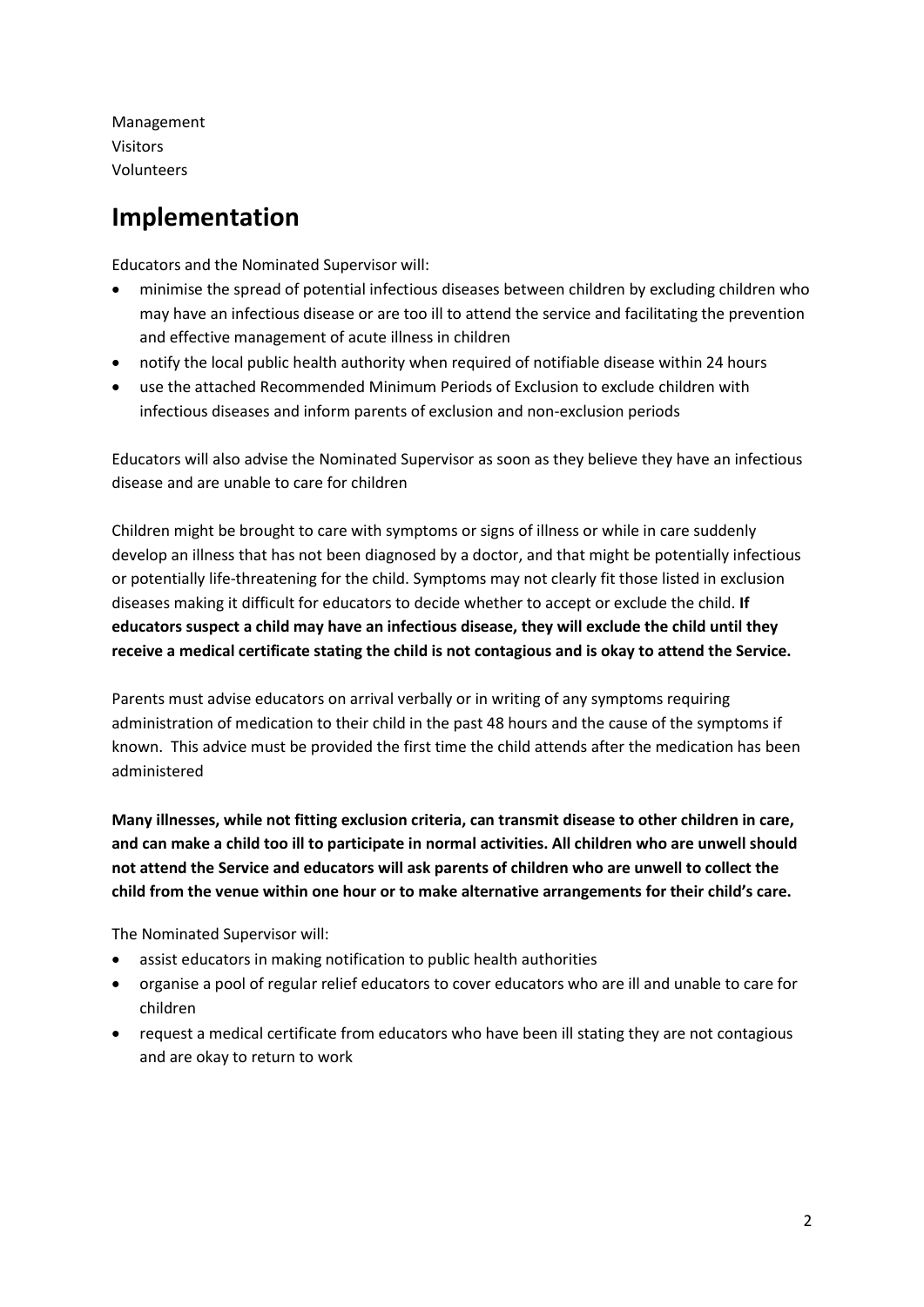## **If an infectious disease arises at a venue educator will respond to any symptoms in the following manner -**

- Isolate the child from other children
- Ensure the child is comfortable and appropriately supervised
- Contact the child's parents or nominated emergency contact (if the child's parents are unavailable, we will contact authorised nominees) and ask them to pick the child up as quickly as possible (and within one hour). Educators will provide information in the child's home language if possible
- Any person picking the child up from the service must be able to show identification if unknown to the educator
- Ensure all bedding, towels and clothing which has been used by the child are washed separately and if possible, air dried in the sun
- Ensure all toys used by the child are disinfected
- Ensure all eating utensils used by the child are separated and sterilised.
- Inform all families of the presence of an infectious disease verbally and by placing a notice near the front door. The child's name will not be revealed
- Ensure confidentiality of any personal of health-related information related to any child or family

## **Fevers**

Unwell children include those with fevers. Fevers refer to temperatures above 38°C, and are usually a sign of infection (e.g., virus). When children develop a fever at the service, educators and staff will:

- contact parents and ask them to collect the child unless we have written advice from a medical practitioner that the fever is not caused by an infectious disease (e.g., teething). Babies less than 3 months old with fevers must always be collected by parents /authorised nominees who will be advised to take the child to a doctor
- administer first aid if required in line with service procedures. This may include calling an ambulance. Educators and staff will be especially vigilant caring for babies less than 3 months old with fevers
- if the child is distressed, bathe their face in lukewarm water and administer paracetamol if parents have given written permission
- offer water to the child and ensure they are not overdressed and their clothing is comfortable
- monitor the child's behaviour, alertness and any other symptoms that could indicate serious infection including rash, stiffness, vomiting, coughing or convulsions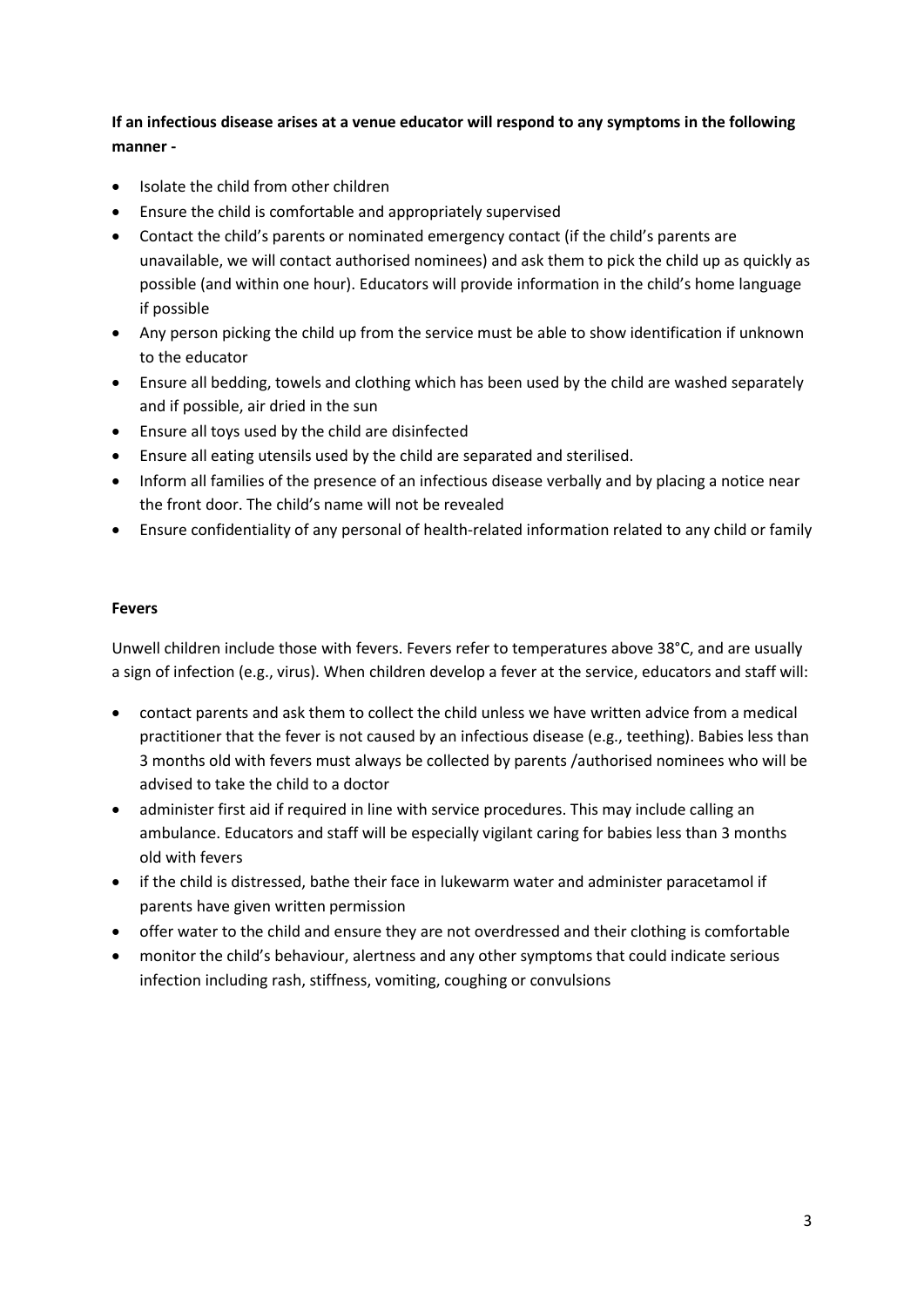## **Infectious Diseases requiring Notification to the local Public Health Unit**

The nominated supervisor will notify the local Public Health Unit by telephone as soon as possible (and within 24 hours) after becoming aware that a child has one of the following vaccine preventable diseases or has come into contact with someone that has the illness and will comply with any direction:

- Diphtheria
- Haemophilus influenza type b
- Measles
- Mumps
- Meningococcal disease
- Pertussis (whooping cough)
- Poliomyelitis
- Rubella (German measles")
- Tetanus

They will also report a gastroenteritis outbreak to the local Public Health Unit. Gastro outbreaks occur when 2 or more people (children or staff) have sudden onset of vomiting or diarrhoea in a 2 day period. Contact details are available by ringing 1300 066 055 or online at <http://www.health.nsw.gov.au/Infectious/pages/phus.aspx>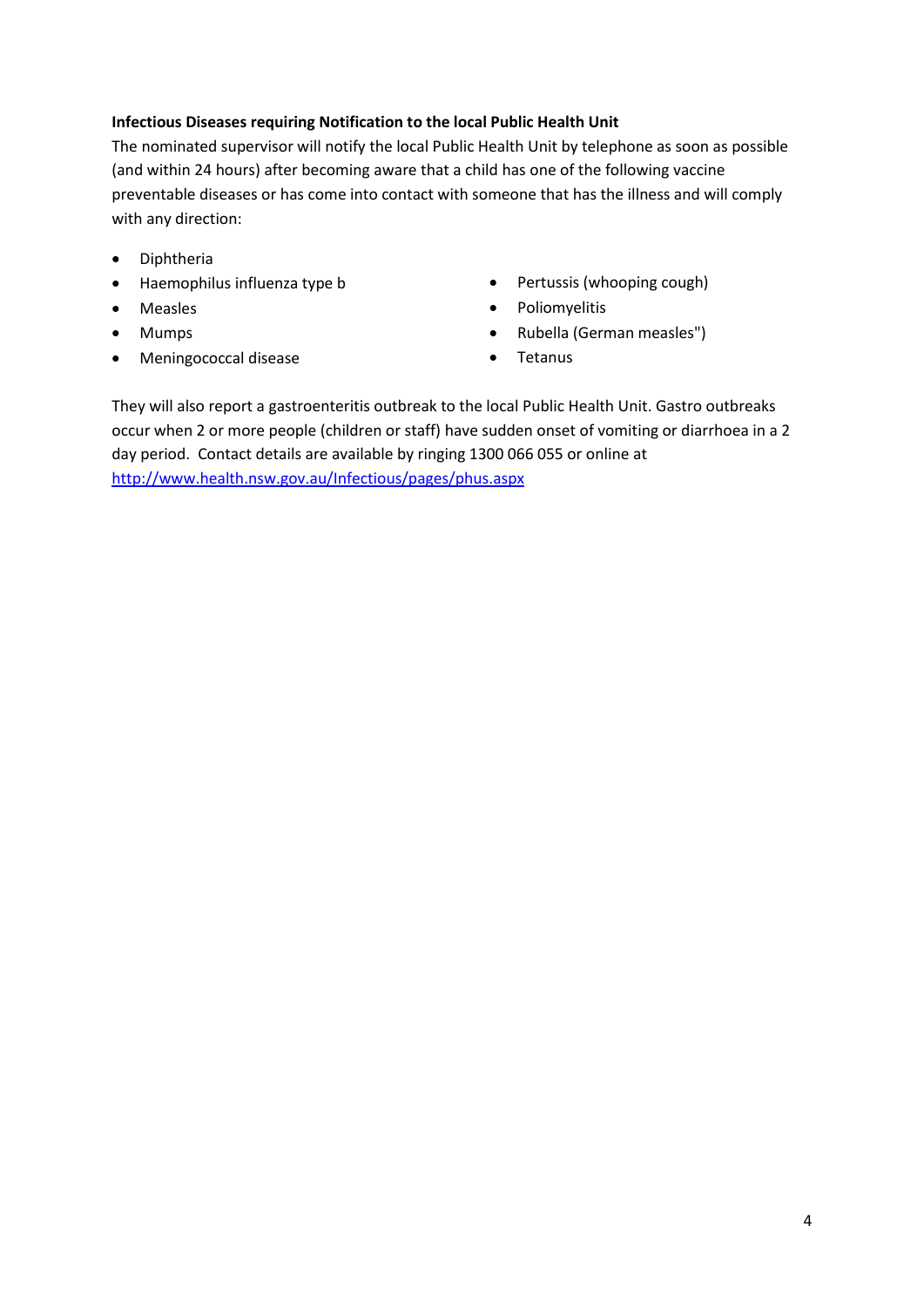## **Recommended Minimum Periods of Exclusion**

National Health and Medical Research Council.

Staying Healthy -Preventing Infectious Diseases in Early Childhood Education and Care Services 5th edition, Commonwealth of Australia 2012.

## **Children who are unwell should not attend the service.**

The definition of 'contacts' will vary according to disease. Please refer to specific Fact Sheets in the Staying Healthy Publication for the definition of 'Contacts'.

## **Campylobacter**

Exclude until there has not been a loose bowel motion for 24 hours.<sup>b</sup> Exclusion of Contacts - Not excluded.

## **Candidiasis ('Thrush)**

Exclusion is NOT necessary. Exclusion of Contacts - Not excluded.

## **Chickenpox (Varicella)**

Exclude until all blisters have dried. This is usually at least 5 days after the rash first appeared in unimmunised children and less in immunised children.

Exclusion of contacts - Any child with an immune deficiency (for example, leukaemia) or receiving chemotherapy should be excluded for their own protection. Otherwise not excluded.

## **CMV (Cytomegalovirus infection)**

Exclusion is NOT necessary. Exclusion of Contacts - Not excluded.

## **Conjunctivitis**

Exclude until discharge from the eyes has stopped unless a doctor has diagnosed noninfectious Conjunctivitis. Exclusion of Contacts - Not excluded.

## **Cryptosporidium**

Exclude until there has not been a loose bowel motion for 24 hours.<sup>b</sup> Exclusion of Contacts – Not excluded.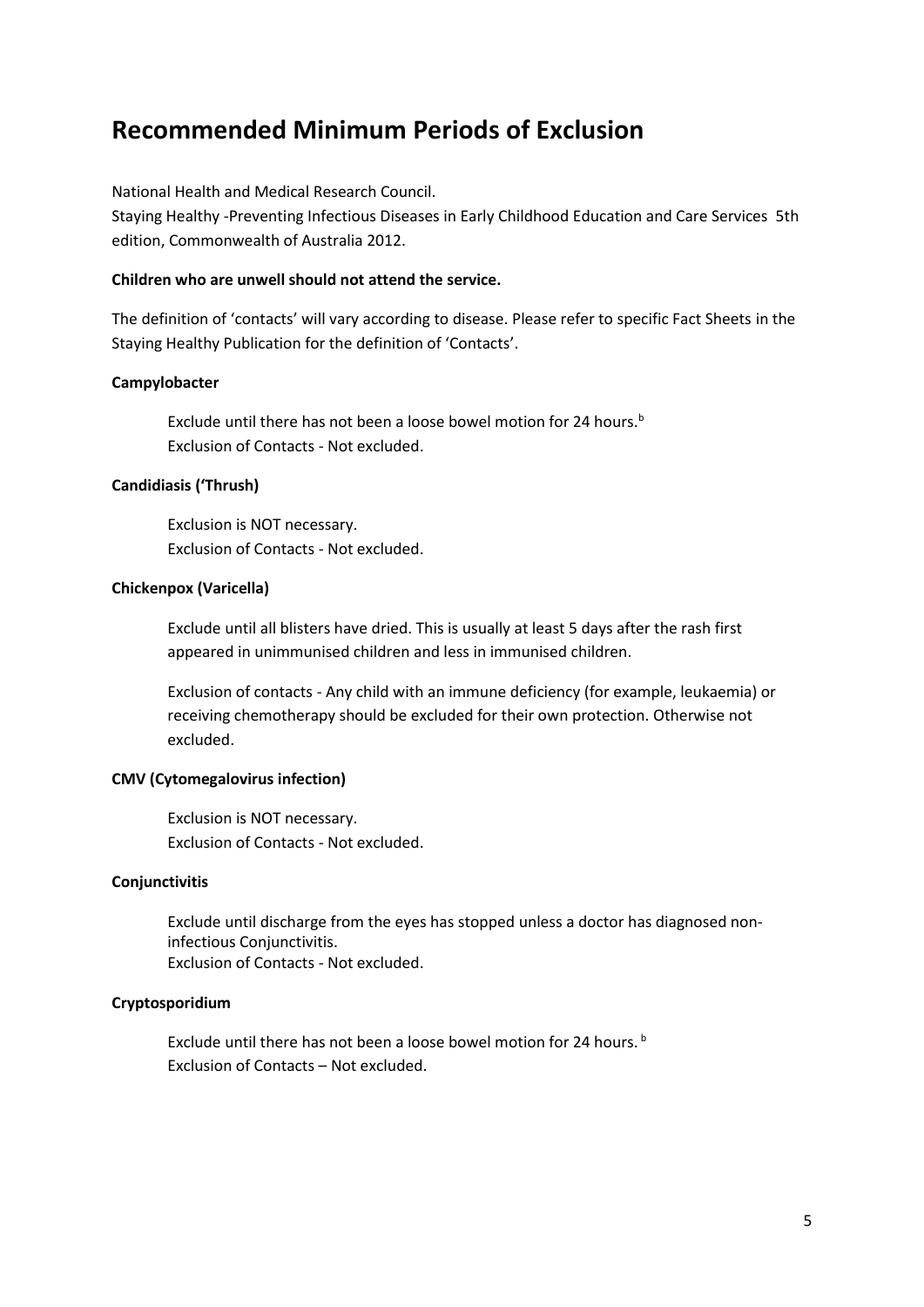#### **Diarrhoea (No organism identified)**

Exclude until there has not been a loose bowel motion for 24 hours. b Exclusion of Contacts - Not excluded.

#### **Fungal infections of the skin or nails (eg ringworm, tinea)**

Exclude until the day after starting appropriate anti-fungal treatment. Exclusion of Contacts - Not excluded.

#### **German measles (See 'Rubella')**

### **Giardiasis**

Exclude until there has not been a loose bowel motion for 24 hours.<sup>b</sup> Exclusion of Contacts - Not excluded.

#### **Glandular fever (Mononucleosis, EBV infection)**

Exclusion is NOT necessary. Exclusion of Contacts - Not excluded.

#### **Hand, foot and mouth disease**

Exclude until all blisters have dried. Exclusion of Contacts - Not excluded.

## **Haemophilus influenzae type b (Hib)**

Exclude until the person has received appropriate antibiotic treatment for at least 4 days. Exclusion of Contacts - Not excluded.

## **Head lice (Pediculosis)**

Exclusion is NOT necessary if effective treatment begins before the next day at the Service. (The child doesn't need to be sent home immediately if head lice are detected). Exclusion of Contacts - Not excluded.

## **Hepatitis A**

Exclude until a medical certificate of recovery is received and until at least 7 days after the onset of jaundice.

Exclusion of Contacts - Not excluded. Contact a public health unit for specialist advice about treating or vaccinating children in the same room or group.

#### **Hepatitis B**

Exclusion is NOT necessary. Exclusion of Contacts - Not excluded.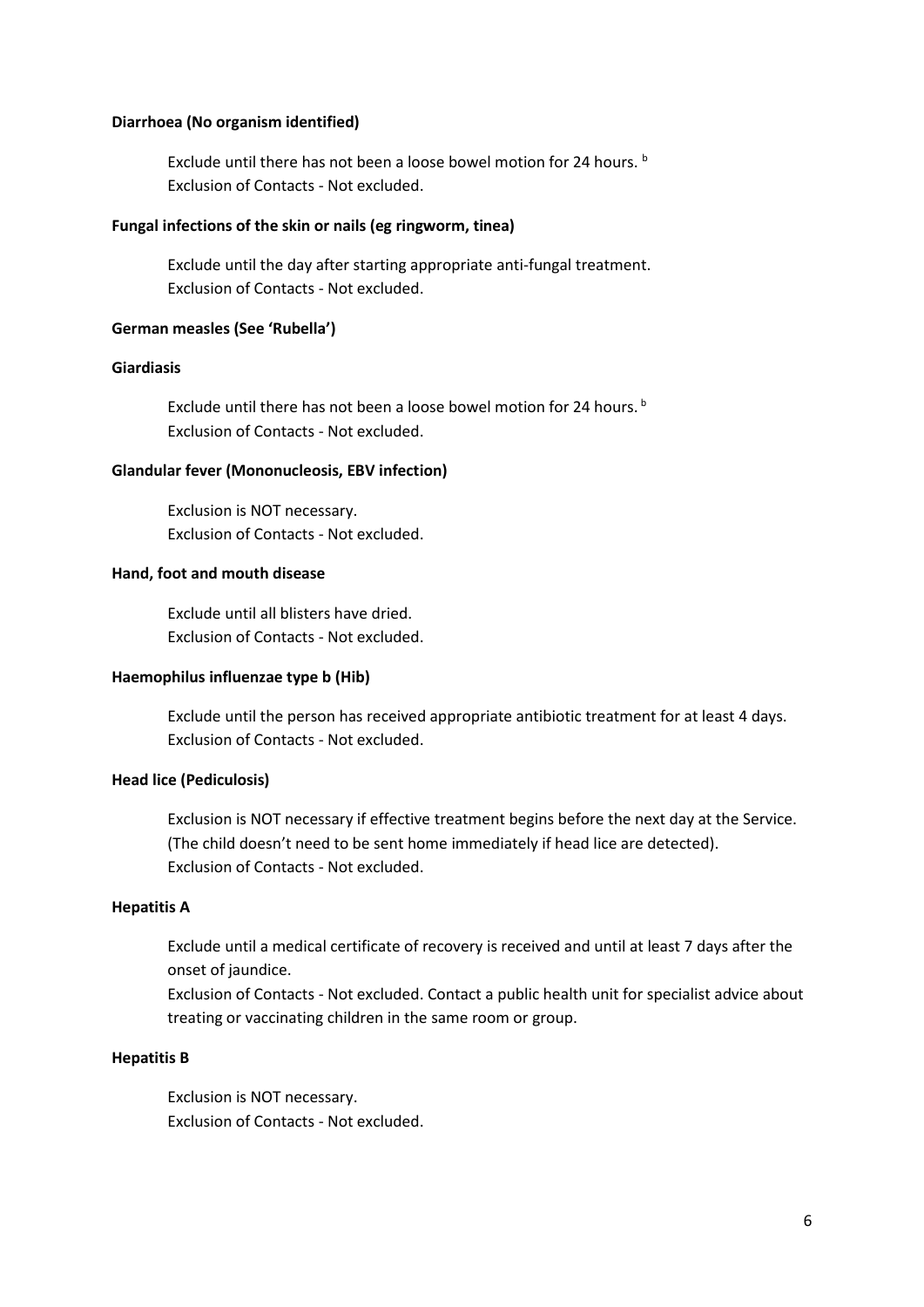#### **Hepatitis C**

Exclusion is NOT necessary. Exclusion of Contacts - Not excluded.

#### **Herpes simplex (cold sores, fever blisters)**

Exclusion is not necessary if the person is developmentally capable of maintaining hygiene practices to minimise the risk of transmission.

If the person is unable to comply with these practices they should be excluded until the sores are dry. Sores should be covered by a dressing where possible. Exclusion of Contacts - Not excluded.

## **Human Immunodeficiency Virus (HIV/AIDS)**

Exclusion is NOT necessary. If the person is severely immunocompromised, they will be vulnerable to other people's illnesses. Exclusion of Contacts - Not excluded.

#### **Human Parvovirus B19 (fifth disease, erythema infectiosum, slapped cheek syndrome)**

Exclusion is NOT necessary. Exclusion of Contacts - Not excluded.

#### **Hydatid disease**

Exclusion is NOT necessary. Exclusion of Contacts - Not excluded.

#### **Impetigo (school sores)**

Exclude until appropriate antibiotic treatment has commenced. Any sores on exposed skin should be covered with a watertight dressing. Exclusion of Contacts - Not excluded.

## **Influenza and influenza-like illnesses**

Exclude until well. Exclusion of Contacts - Not excluded.

#### **Listeriosos**

Exclusion is NOT necessary. Exclusion of Contacts - Not excluded.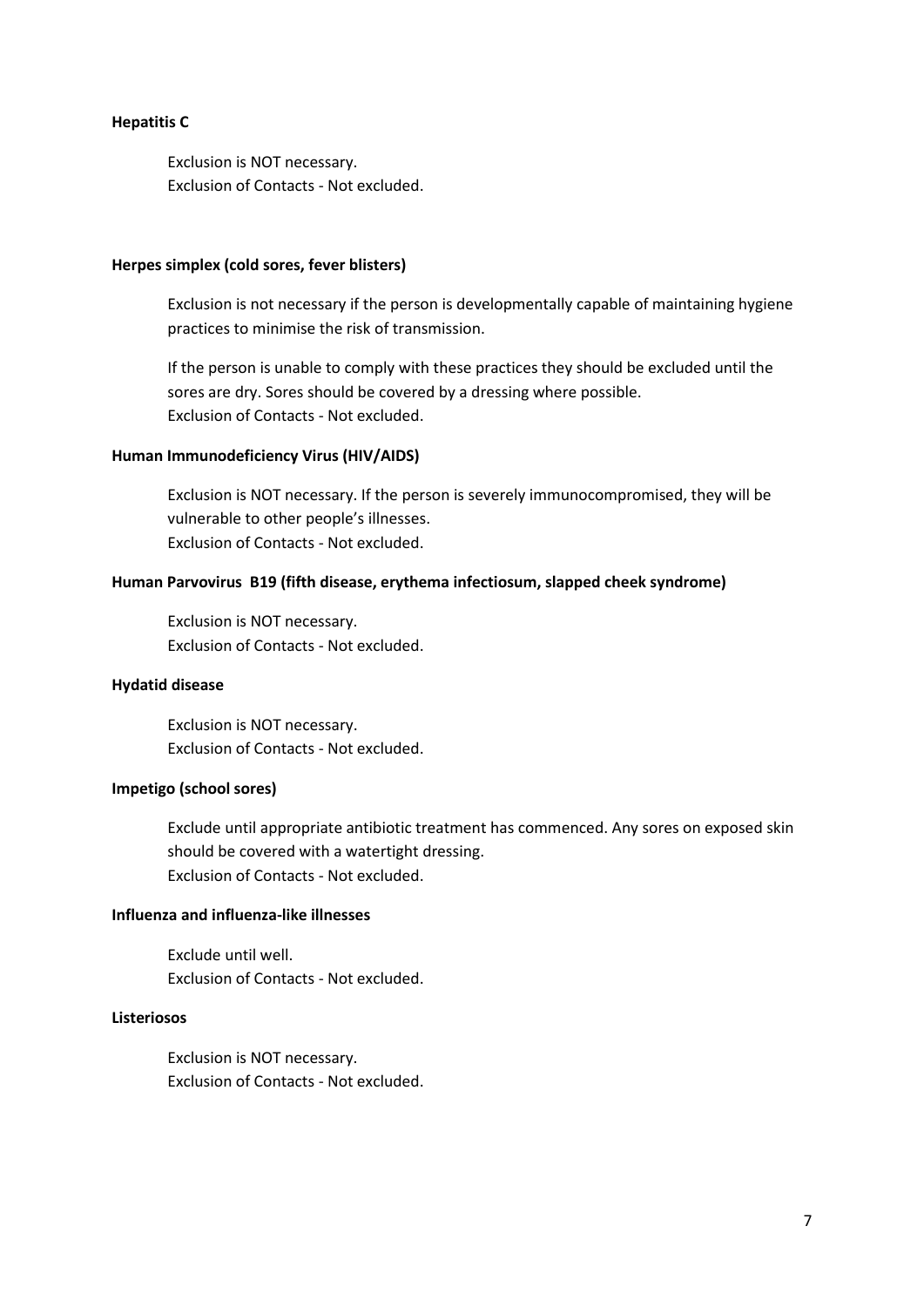#### **Measles**

Exclude for 4 days after the onset of the rash. Exclusion of Contacts - Immunised and immune contacts are not excluded. For nonimmunised contacts, contact a public health unit for specialist advice. All immunocompromised children should be excluded until 14 days after the first day of appearance of rash in the last case.

## **Meningitis (viral)**

Exclude until well. Exclusion of Contacts - Not excluded.

#### **Meningococcal infection**

Exclude until appropriate antibiotic treatment has been completed. Exclusion of Contacts - Not excluded. Contact a public health unit for specialist advice about antibiotics and /or vaccination for people who were in the same room.

#### **Molluscum contagiosum**

Exclusion is NOT necessary. Exclusion of Contacts - Not excluded.

#### **Mumps**

Exclude for 9 days or until swelling goes down (whichever is sooner). Exclusion of Contacts - Not excluded.

### **Norovirus**

Exclude until there has not been a loose bowel motion or vomiting for 48 hours. Exclusion of Contacts - Not excluded.

#### **Pertussis (See 'Whooping Cough')**

#### **Pneumococcal Disease**

Exclusion until person is well. Exclusion of Contacts - Not excluded.

## **Roseola**

Exclusion is NOT necessary. Exclusion of Contacts - Not excluded.

## **Ross River virus**

Exclusion is NOT necessary. Exclusion of Contacts - Not excluded.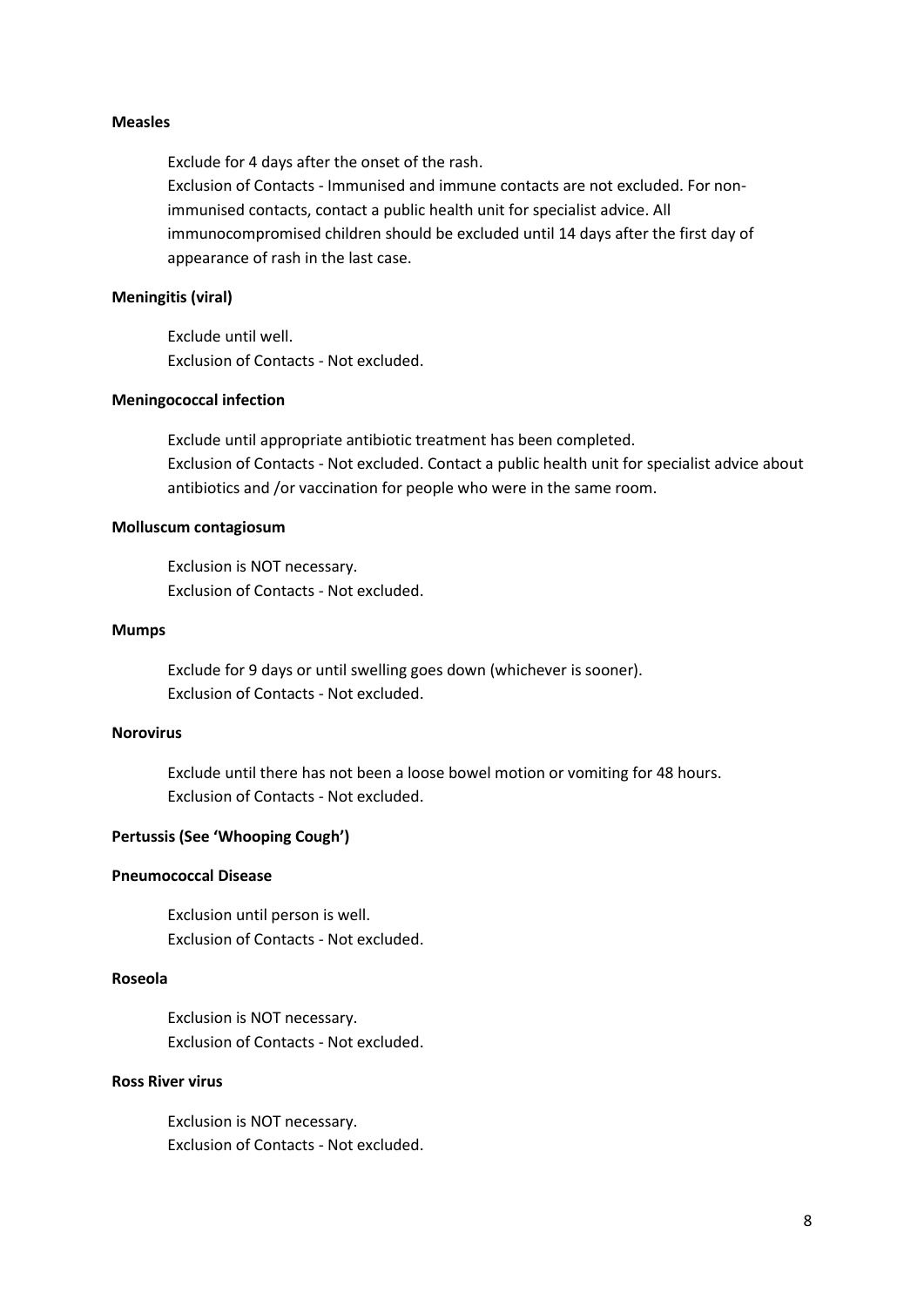#### **Rotavirus infection**

Children are to be excluded from the service until there has not been a loose bowel motion or vomiting for 24 hours.<sup>b</sup> Exclusion of Contacts - Not excluded.

**Rubella (German measles)** 

Exclude until fully recovered or for at least four days after the onset of the rash. Exclusion of Contacts - Not excluded.

#### **Salmonellosis (Salmonella infection )**

Exclude until there has not been a loose bowel motion for 24 hours.<sup>b</sup> Exclusion of Contacts - Not excluded.

## **Scabies**

Exclude until the day after appropriate treatment has commenced. Exclusion of Contacts - Not excluded.

#### **Shigellosis**

Exclude until there has not been a loose bowel motion for 24 hours.<sup>b</sup> Exclusion of Contacts - Not excluded.

#### **Streptococcal sore throat (including scarlet fever)**

Exclude until the person has received antibiotic treatment for at least 24 hours and feels well.

Exclusion of Contacts - Not excluded.

#### **Toxoplasmosis**

Exclusion is NOT necessary. Exclusion of Contacts - Not excluded.

## **Tuberculosis (TB)**

Exclude until medical certificate is produced from an appropriate health authority. Exclusion of Contacts - Not excluded. Contact a public health unit for specialist advice about screening, antibiotics or TB clinics.

#### **Varicella See 'Chickenpox'**

#### **Viral gastroenteritis (viral diarrhoea)**

Excluded until there has not been a loose bowel motion for 24 hours. b Exclusion of Contacts - Not excluded.